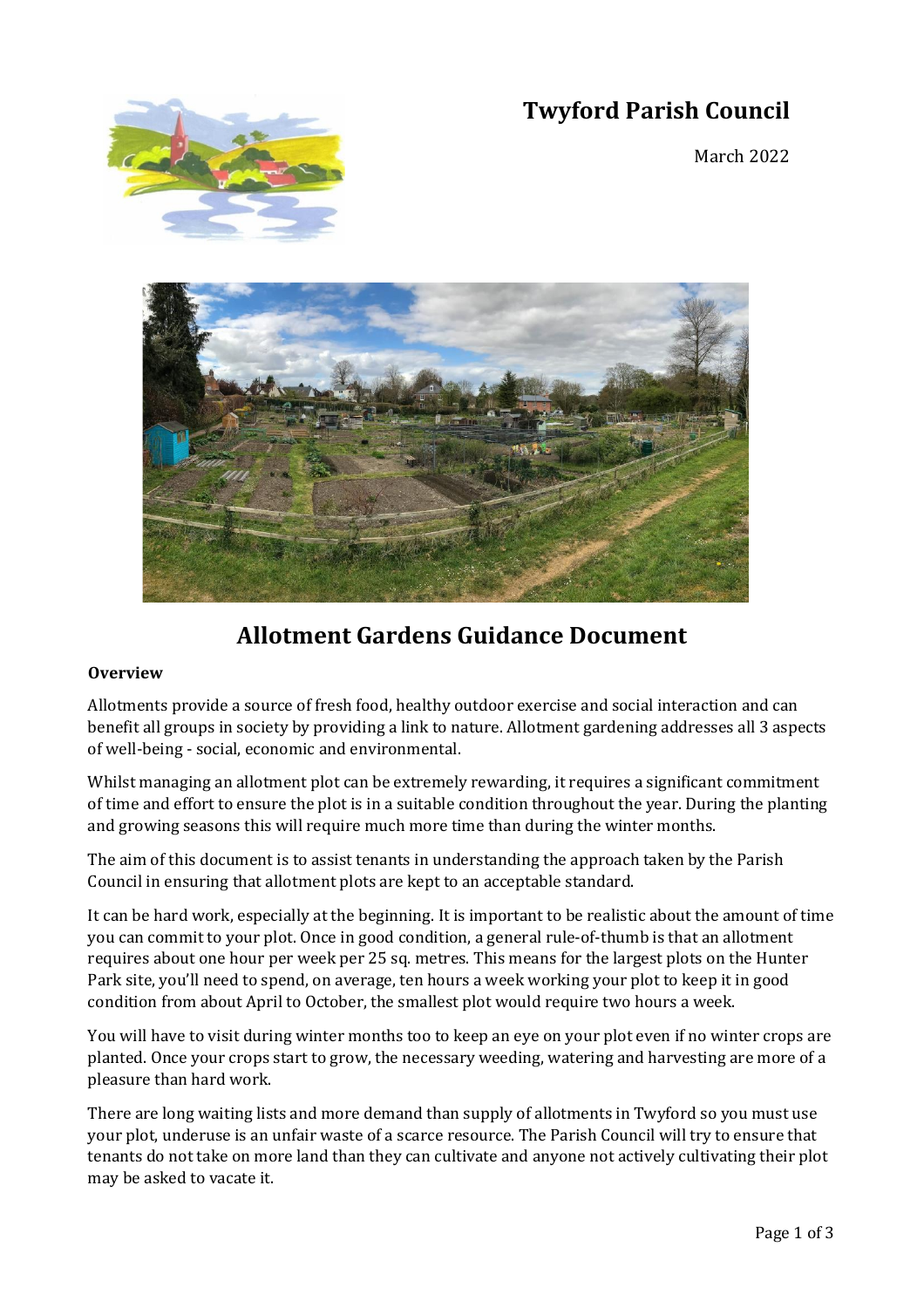## **Tenancy Agreement**

The tenancy agreement for each allotment garden (plot) sets out the expected requirements from the tenant. These include:

- The allotment is mainly for the production of vegetable or fruit crops
- The allotment garden should be kept clean, free from weeds, diseased or harmful plants and pests and to retain the existing topsoil, keeping it in a good state of cultivation.
- The allotment garden must be clear and in a good state of preparation for cultivation. This clause does not apply during the first three months of a Tenancy. As a guide, between the months of April and September, at least 75% of each allotment garden should be cultivated.

#### **What does cultivation mean?**

The Parish Council's definition of cultivation is growing plants that have uses, including edible crops (vegetables, soft fruits, herbs), ornamental flowers and green manures. The majority of each plot should be for the production of vegetable or fruit crops.

Full Cultivation has several states through the cycle of each year:

- The plot is in readiness for growing.
- The plot is well stocked with growing produce relevant to the time of the year.
- The plot is in the process of being prepared for the allowable crops or season.

#### **How much of the plot requires cultivation?**

The cultivated area means the area which is being prepared and subsequently planted with crops, namely fruit and vegetables or flower production. At any time, the Tenant is required to have their plot in a cultivated state, to regularly dig or mulch, prune and weed not less than 75% of this total area. Compost bins, glass houses, cloches, water butts, polytunnels and fruit cages are also included within the cultivated area.

A maximum of 25% of the allotment area is allowed for grass paths, shed space and/or a seating area. Areas of lawn or meadow/wildflowers are not included within the cultivated area and should not exceed 10% of the total plot. Plots must be cropped and harvested.

It is not sufficient to simply clear weeds without using the area to produce crops and flowers. Any such plots are considered uncultivated and likely result in a breach of tenancy. A good rule of thumb is that if there are more weeds than cultivated plants, then the rule is being broken and action is required.

#### **Inspections**

Inspections are carried out by the Parish Council on a regular basis - typically every two months during the growing season. The following are examples of observations that will be made during inspections:

- Is the majority of the plot is being cultivated and cropped? The Parish Council will note if large areas have been left unworked.
- At mid-summer, most of the plot should be used for growing allowable crops. Plots mostly covered, for example with plastic sheeting, are not considered to be cultivated.
- Are there uncontrolled areas of perennial weeds such as couch grass, ground elder, brambles, nettles and unmanaged grass?
- Are the internal and adjacent communal grass paths mowed and trimmed?
- No large areas of black plastic sheeting covering the ground.
- Are there unauthorised structures on the plot?